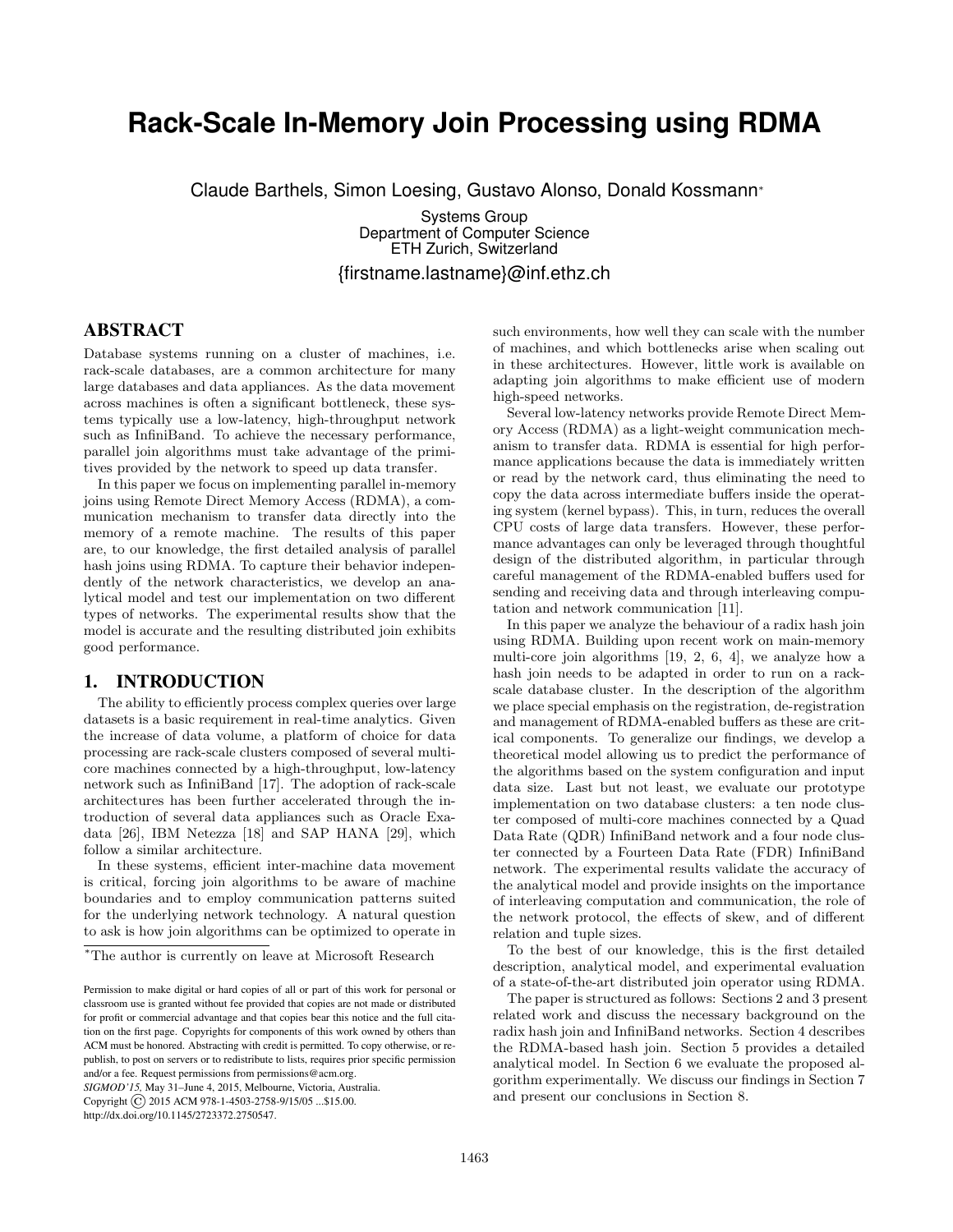# 2. RELATED WORK

## 2.1 Parallel and Distributed Joins

In the Gamma database machine [7, 8] tuples are routed to processing nodes using hash-based split tables. Identical split tables are applied to both input relations, thus sending matching tuples to the same processing node. This method reduces a join of two large relations to a set of separate joins which can be executed in parallel.

Schneider et al. [30] compared hash and sort-merge joins on the Gamma database machine. They conclude that with a sufficient amount of main-memory, hash-based join algorithms have superior performance to sort-merge joins.

Most modern hash join algorithms build upon the idea of the Grace hash join [20], where both input relations are first scanned and partitioned according to the join attribute before a hash table is created for each partition of the inner relation and probed with the tuples from the corresponding partition of the outer relation.

The findings of Shatdal et al. [31] and Manegold et al. [23] showed that a Grace hash join which partitions the data such that the resulting hash tables fit into the processor cache can deliver higher performance because it reduces the number of cache misses while probing the hash tables. To avoid excessive Translation Lookaside Buffer (TLB) misses during the partitioning phase caused by random memory access to a large number of partitions, Manegold et al. [23] proposed a partitioning strategy based on radix-clustering. When the amount of partitions exceeds the number of TLB entries or cache lines, the partitioning is performed in multiple passes.

#### 2.2 Join Algorithms on Modern Hardware

Kim et al. [19] have compared hash and sort-merge joins to determine which type of algorithm is better suited to run on modern multi-core machines. In addition to their experiments, the authors also developed a model in order to predict the performance of the algorithms on future hardware. Although modern hardware currently favours hash join algorithms, they estimated that future hardware with wider single instruction over multiple data (SIMD) instructions would significantly speed up sort-merge joins.

Blanas et al. [6] reexamined several hash join variants, namely the no partitioning join, the shared partitioning join, the independent partitioning join and the radix join. The authors argue that the no partitioning join, which skips the partitioning stage, can still outperform other algorithms because modern machines are very good in hiding latencies caused by cache and TLB misses. Their results indicate that the additional cost of partitioning can be higher than the benefit of having a reduced number of cache and TLB misses, thus favouring the no partitioning join.

Albutiu et al. [2] looked at parallel sort-merge join algorithms. The authors report that their implementation of the massively parallel sort-merge (MPSM) join is significantly faster than hash joins, even without SIMD instructions.

Balkesen et al. [4] implemented efficient versions of two hash join algorithms – the no partitioning join and the radix join – in order to compare their implementations with the ones from [6]. They show that a carefully tuned hardwareconscious radix join algorithm outperforms a no partitioning join. Furthermore, the authors argue that the number of hardware-dependent parameters is low enough, such that hardware-conscious join algorithms are as portable as their hardware-oblivious counterparts. In [3], the authors further show that the radix hash join is still superior to sort-merge approaches for current SIMD/AVX sizes.

Lang et al. [21] show the importance of NUMA-awareness for hash join algorithms on multi-cores. Their implementation of a NUMA-aware join claims an improvement over [4] by a factor of more than two.

## 2.3 Distributed Join Algorithms

Goncalves et al. [16, 15] and Frey et al. [12, 13] have developed a join algorithm, called cyclo-join, suited for ring network topology networks. In the setup phase of the cyclojoin, both relations are fragmented and distributed over all  $n$  machines. During the execution, data belonging to one relation is kept stationary while the second relation are passed on from one machine to the next. Similar to our approach, the idea is that the data is too large to fit in one machine, but can fit in the distributed memory of the machines connected on the ring [11]. The cyclo-join uses RDMA as a transport mechanism. The cyclo-join differs from our work in that the cyclo-join is an experimental system that explores how to use the network as a form of storage. The hot set data is kept rotating in the ring and several mechanism are proposed to identify which data should be put on the storage ring [16]. In DaCyDB the authors use RDMA to connect several instances of MonetDB in a ring architecture [15].

Polychroniou at al. [27] propose three variants of a distributed join algorithm which minimize the communication costs. The authors tested their implementation of the proposed join algorithms on a Gigabit Ethernet network. They show that the 3-phase and 4-phase track join algorithms can significantly reduce the overall network traffic.

Rödiger et al. [28] propose locality-sensitive data shuffling, a set of techniques, including optimal assignment of partitions, network communication scheduling, adaptive radix partitioning, and selective broadcast indented to reduce the amount of communication of distributed operators.

Recent work around distributed joins [1, 25] in map-reduce environments focuses on carefully mapping the join operator to the relevant data in order to minimizing network traffic.

These contributions show that the network is the main bottleneck for join processing.

# 3. BACKGROUND

## 3.1 Radix Hash Join

The radix hash join proposed by Manegold et al. [23] is a hardware-conscious main-memory hash join. The algorithm operates in two stages. First, both input relations R and S are divided into disjoint partitions according to the join attributes. The goal of the partitioning stage is to ensure that the resulting partitions fit into the private cache of CPU cores. Second, a hash table is built over each partition of the inner relation and is probed using the data of the corresponding partition of the outer relation. Having partitions and hash tables which fit into the processor cache has a major impact on performance compared to accessing large hash tables, which results in a higher cache miss rate [31].

The partitioning algorithm of the radix hash join determines the position of a tuple based on the key's b lower bits, thus creating  $2<sup>b</sup>$  partitions in total. The creation of the partitions is performed in p passes (multi-pass partitioning), each pass  $i \in \{1 \dots p\}$  operating on a different non-overlapping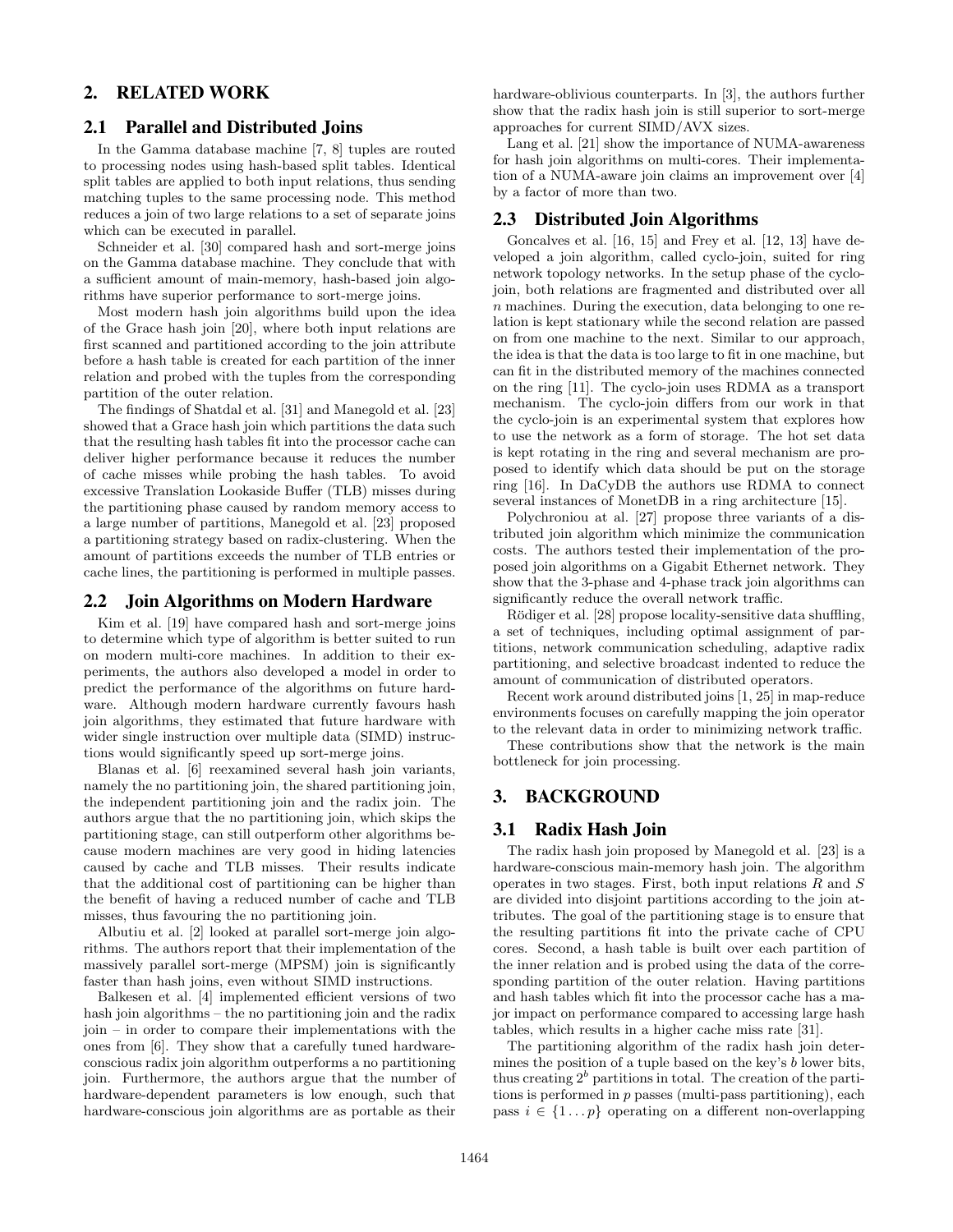

Figure 1: Example of an RDMA transfer from one machine to another. Control and data path are separated. The operating system is completely bypassed.

subset  $b_i$  of the b bits such that the number of simultaneously created partitions  $2^{b_i}$  does not exceed the number of TLB entries or cache lines. The multi-pass partitioning scheme employed by the radix hash join avoids excessive TLB misses and cache trashing, and therefore allows to generate a large number of partitions without compromising performance.

The radix join can be parallelized by dividing both input relations into non-overlapping parts and assigning the individual parts to different worker threads. Each thread partitions the data to which it was assigned and afterwards adds the result to a task queue. Finally, each task is consumed during the build-probe phase [4, 6].

## 3.2 RDMA and InfiniBand

#### *3.2.1 Benefits and Challenges of RDMA*

Remote Direct Memory Access (RDMA) is a mechanism allowing direct access and placement of data in the mainmemory of a remote machine. RDMA is offered by Infini-Band [17] and other recent hardware implementations, for example, RDMA over Ethernet (iWARP and RoCE).

For a memory region to be accessible by the network card, it needs to be registered. During the memory registration process, the memory is pinned to avoid those pages being swapped out while being accessed by the network card. A registered part of memory is referred to as a memory region (MR). As shown by Frey et al. [11], the memory region registration cost increase with the number of registered pages. To reduce the overall registration cost and to avoid pinning large parts of main-memory, efficient buffer management is crucial for high performance. An algorithm should reuse existing RDMA-enabled buffers as often as possible and avoid registering new memory regions on the fly.

Main-memory can directly be accessed by an InfiniBand Host Channel Adapter (HCA) or an RDMA-enabled network interface card (RNIC). This mechanism allows to bypass the network stack, avoids context switches and makes large data transfers more efficient as it eliminates the need to copy the data across intermediate buffers inside the operating system. A message which has not been copied into any temporary buffer during its transmission is called a zerocopy message (see Figure 1).

RDMA separates control and data path. Requests to read or write remote memory are added to a queue and executed asynchronously by the network card. The data transfer therefore does not involve any CPU operation, meaning that the processor remains available for processing while a network operation is taking place. In order to prevent processor cores from becoming idle, an algorithm needs to be able to interleave computation and communication.

Dragojevic et al. [9] have developed FaRM, a distributed computing platform that makes use of RDMA. FaRM combines the memory of multiple machines into one shared address space. In their evaluation on a 40 Gbit/s RoCE network, the authors show that accessing remote memory is slower than local memory accesses, even when using RDMA. This is an important observation as it highlights the importance of hiding the network latency by interleaving computation and communication when using RDMA.

#### *3.2.2 Programming Abstractions*

RDMA provides one-sided and two-sided operations. When using one-sided read and write operations (memory semantics), data is directly written into or read from a specified RDMA-enabled buffer without any interaction from the remote host. Two-sided calls on the other hand implement send/receive message-passing operations (channel semantics). The receiver registers memory regions into which incoming messages will be written and will receive a notification when a write has occurred. No significant performance difference between one-sided and two-sided operations has been observed in previous work [10].

Multiple message-passing systems, like MPICH2 [22] have been implemented over InfiniBand. Furthermore, Infini-Band also provides upper-layer protocol support such as IPover-InfiniBand (IPoIB), which provides a transparent interface to any IP-based application.

# 4. ALGORITHMIC DETAILS

In this section we present a distributed variant of the radix hash join. In a distributed system with many multi-core and multi-processor machines, the ability to generate a sufficiently large number of partitions without being limited by the TLB or cache capacity is important in order to be able to assign partitions to every available core and preventing cores from becoming idle. Because there is no data dependency between the individual partitions, these can be processed with a high degree of parallelism. The radix hash join with its multi-pass partitioning strategy prevents excessive TLB and cache misses while partitioning the data into a large number of partitions, thus making it a good candidate to be transformed into a distributed algorithm. Furthermore, the authors of [4, 3] clearly show that a carefully tuned radix hash join is superior to other join algorithms on multi-core machines.

For the distributed variant of the radix hash join, we propose a couple of modifications to the partitioning, build and probe phases of existing parallel hash join solutions.

## 4.1 Histogram Computation Phase

As a first step, all threads compute a histogram over the input data. By assigning the threads to sections of the input relations of equal size, we can ensure an even load distribution among the worker threads.

Next, all the threads within the same machine exchange their histograms and combine them into one machine-level histogram providing an overview of the data residing on a particular machine. Computing the machine-level histograms is identical to the histogram computation of the join algorithm described in [4].

The machine-level histograms are then exchanged over the network. They can either be sent to a predesignated coordinator or distributed among all the nodes. The machine-level histograms are in turn combined into a global histogram providing a global overview of the partition sizes and the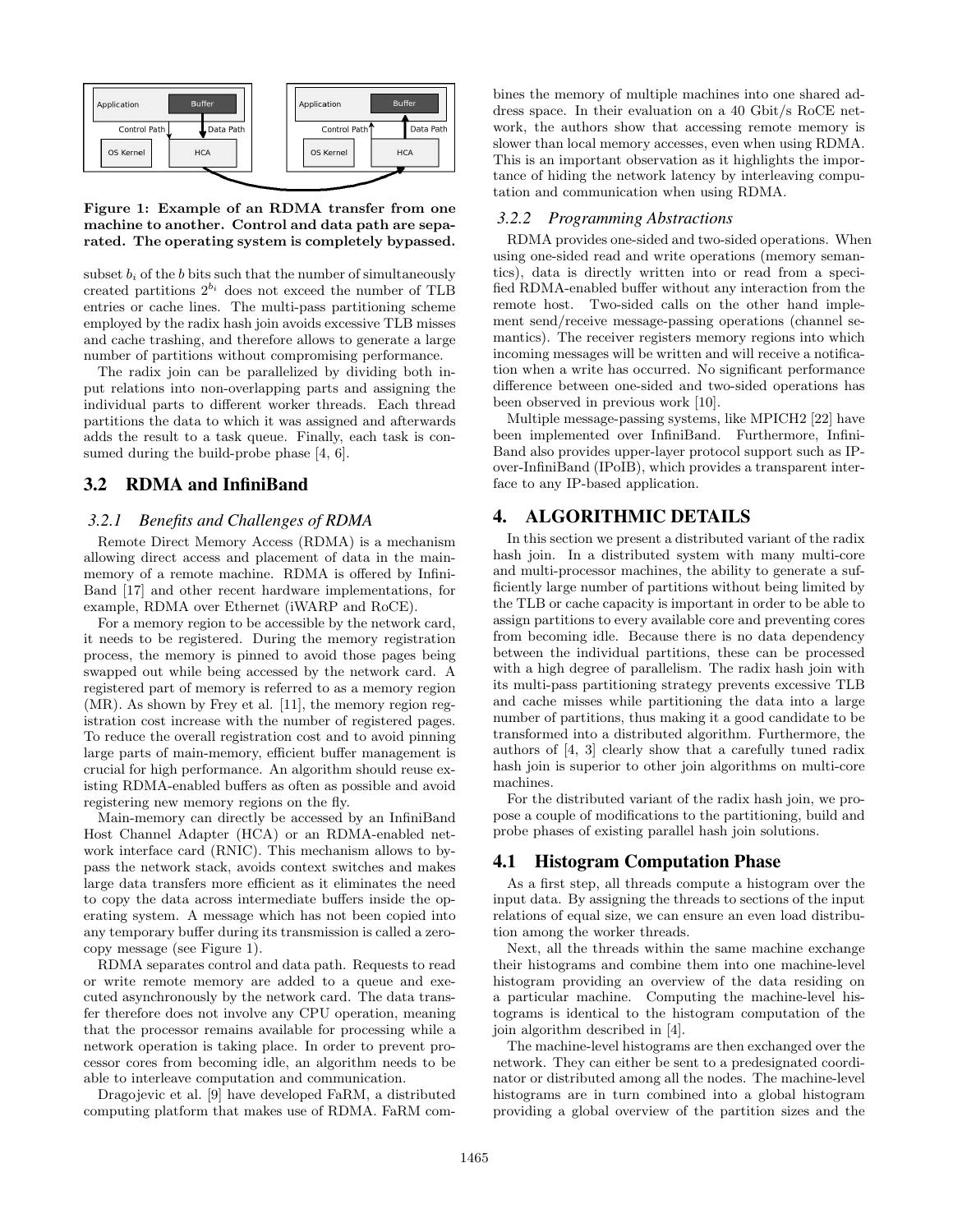

Figure 2: Two threads partitioning the input data into a set of local and RDMA-enabled buffers.

necessary size of the buffers which need to be allocated to store the data received over the network.

From the machine-level and global histograms the join algorithm can compute a machine-partition assignment for every node in the cluster. This assignment can be dynamic or static. The algorithm computing the machine-partition assignment is independent of the rest of the join algorithm. For the experiments we implemented a static round-robin assignment and, for skewed workloads, a dynamic algorithm which first sorts the partitions based on their element count and then assigns them evenly over all machines.

#### 4.2 Partitioning Phase

The purpose of the partitioning phase of the radix hash join is to ensure that the partitions and hash tables fit into the processor cache. For the distributed radix join, we additionally want to ensure maximum resource utilization, in particular we need to be able to assign at least one partition to each processor core. Therefore, the number of partitions needs to be at least equal to the total number of CPU cores in order to prevent cores from becoming idle.

In the multi-pass partitioning phase of the algorithm we distinguish between two different types of partitioning passes: (i) a network partitioning pass which interleaves the computation of the partitions with the network transfer and (ii) local partitioning passes which partition the data locally in order to ensure that the partitions fit into the processor cache. The latter does not involve any network transfer.

#### *4.2.1 Network Partitioning Pass*

To efficiently use the asynchronous nature of RDMA, the data needs be transmitted over the network in parallel with the computation. When designing the algorithm, we need to avoid having a separate network transmission phase during which the processor cores are idle. To achieve these goals, we introduce the concept of a network-partitioning pass in which the data is partitioned and distributed in parallel.

Crucial for high performance processing is the management of the partitioning buffers, in particular the ability to reuse existing RDMA-enabled buffers. For each partition which will be processed locally, a thread receives a local buffer for writing the output. Based on the histogram computation, the required size of the local buffers can be determined such that local buffers do not overflow. Remote partitions need to be transmitted over the network. For processing remote partitions, a thread receives multiple fixedsized RDMA-enabled buffers. Data belonging to a remote partition is partitioned directly into these buffers. When a remote buffer is full, it will be transmitted over the network to the target machine. In order to be able to continue processing while a network operation is taking place, at least two RDMA-enabled buffers are assigned to each thread for a given partition. The buffers assigned to one partition can be used in turn and reused once the preceding network operation completes. To hide the buffer registration costs, the RDMA-enabled buffers are drawn from a pool containing preallocated and preregistered buffers. All buffers, both local buffers and RDMA-enabled buffers, are private to each thread, such that no synchronization is required while partitioning the input relations (see Figure 2).

## *4.2.2 Receiving Incoming Data*

Depending on the available amount of main memory on the receiving machine, we can chose between one-sided and two-sided operations. If the amount of main memory is large enough to hold all the data, one-sided operations can be used. In such a setup, the receiver needs to allocate one large RDMA-enabled buffer for each partition and each remote machine. The necessary size of these buffers is known from the histogram phase. No interaction from the receiving machine is required during the partitioning as the incoming data is directly written into the destination buffers by the network card. On the other hand, if only a small amount of memory is at our disposal, we want to avoid that large parts of main-memory are registered for RDMA transfer. Otherwise pages cannot be swapped out, which would significantly impact the performance of other applications and concurrent queries. In such a case, we use two-sided RDMA operations and only register a predefined number of small RDMA-enabled buffers in order to receive incoming data. In addition to these receive buffers, we allocate larger non-RDMA buffers for each partition into which the data from the receive buffers will be copied. The receive buffers can be reused once the copy operation terminated successfully.

At the end of the network partitioning pass, the partitions are assembled for further processing by combining the buffers containing the local data with the buffers holding the data received over the network.

#### *4.2.3 Local Partitioning Passes*

The goal of the partitioning phase is to speed up the buildprobe phase by creating cache-sized partitions. To ensure that the partitions fit into the processor cache, subsequent partitioning passes not involving network operations might be required depending on the data size.

## 4.3 Build & Probe Phases

In the build-probe phase a hash table is built over the data of each partition of the inner relation. Data from the corresponding partition of the outer relation is used to probe the hash table. Because there is no data dependency between two partitions, they can be processed in parallel.

The result containing the matching tuples can either be output to a local buffer or written to RDMA-enabled buffers,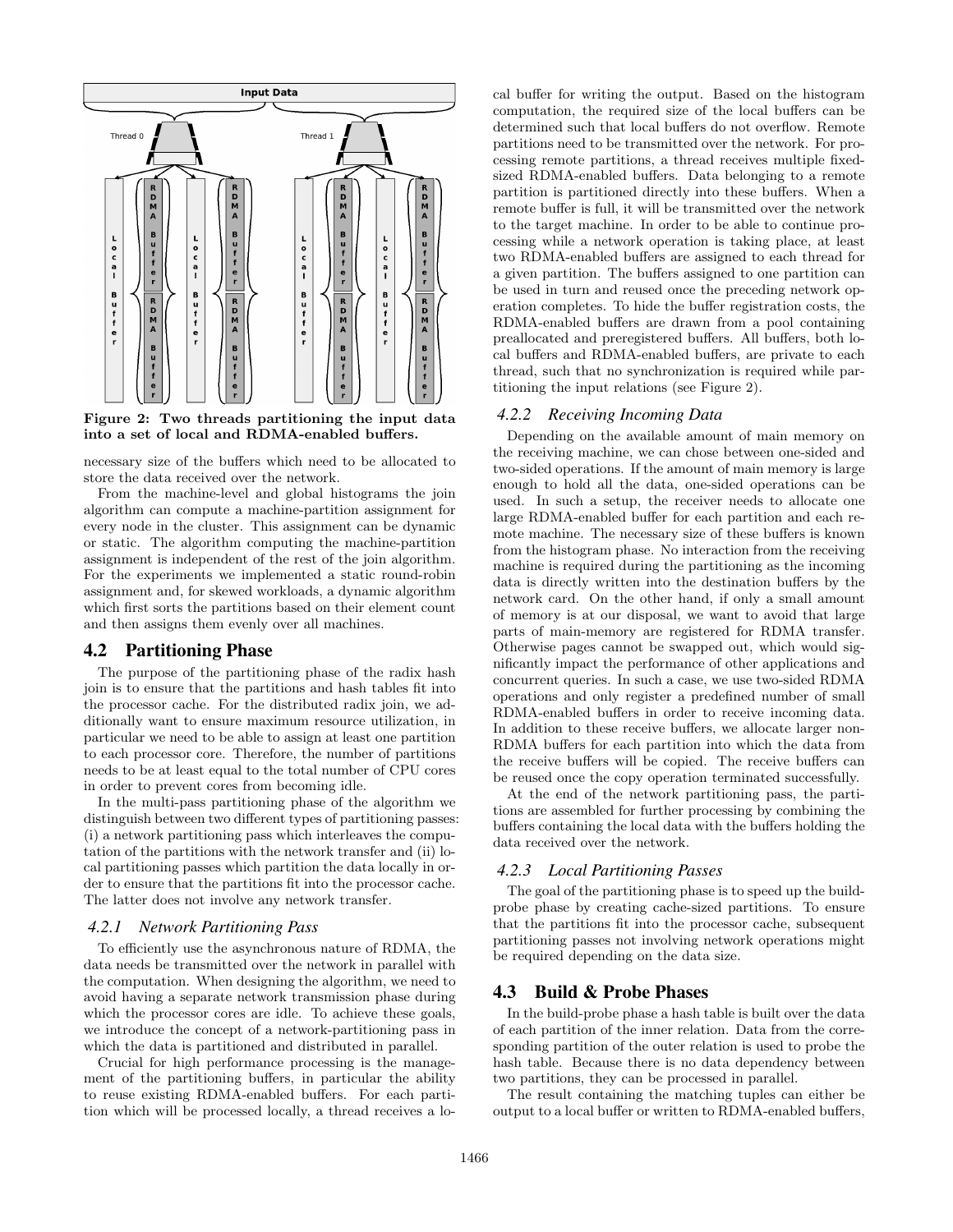| Symbol                    | Description                                 |  |  |
|---------------------------|---------------------------------------------|--|--|
| R S                       | Size of the inner/outer relation [MB]       |  |  |
| $N_{\rm M}$               | Number of machines                          |  |  |
| $N_{\rm C/M}$             | Number of cores per machine                 |  |  |
| $p_{s_{\text{Part.}}}$    | Partitioning speed of a thread [MB/s]       |  |  |
| $net_{\text{max}}$        | Network bandwidth per host $[MB/s]$         |  |  |
| $h_{b}$ <sub>Thread</sub> | Hash table build speed of a thread [MB/s]   |  |  |
| $hp$ Thread               | Hash table probe speed of a thread $[MB/s]$ |  |  |

Table 1: List of basic symbols.

depending on the location where the result will be further processed. Similar to the partitioning phase, we transmit an RDMA-enabled buffer over the network once it is full. To be able to continue processing, each thread receives multiple output buffer for transmitting data. The buffers can be reused when the proceeding network operation completed.

When operating on a skewed data set, the computation of the build-probe phase of a partition can be shared among multiple threads. If the partition of the outer relation contains more tuples than a predefined threshold, it is split into distinct ranges. Multiple threads can then be used to probe the hash table, each operating on its range of the outer relation. No synchronization between the threads is needed as the accesses to the common hash table are read-only. Skew on the inner relation can cause that the hash tables do not fit into the processor cache. This can be compensated by splitting the large hash table into a set of smaller hash tables. In this case the tuples of the outer relation need to be used to probe multiple tables, however, this probing can also be executed in parallel.

## 5. ANALYTICAL MODEL

In this section, we present a model describing the individual phases of the distributed hash join algorithm. In addition we want to find (i) an optimal number of processor cores per machine as well as (ii) an optimal number of machines for a given input size.

Table 1 provides an overview of the symbols used in the analytical model.

#### 5.1 Partitioning Phase

The partitioning phase is composed of multiple partitioning passes which can be of two types: (i) network partitioning passes involving the partitioning and transfer of the data over the network and (ii) subsequent local partitioning passes which ensure that the partitions fit into the processor caches but do not involving any network operations.

In this model, we assume that every thread runs on the same identical processor core and that each individual thread can read a tuple from the input, determine its partition and write the tuple to the corresponding buffer at a rate  $ps_{Part.}$ .

#### *5.1.1 Network Partitioning Pass*

The partitioning speed  $ps_{Thread}$  at which a thread can partition its input data is composed of two parts: (i) the speed at which tuples are written to the respective buffers  $ps<sub>Part</sub>$  and (ii) the speed at which tuples belonging to remote partitions can be transmitted over the network  $ps_{\text{Network}}$ .

The total network speed  $net_{\text{Max}}$  is shared equally among all partitioning threads on the same machine. When using two-sided RDMA calls, one thread is responsible for processing incoming partitions and has the full incoming bandwidth at its disposal, while the remaining  $N_{\rm C/M} - 1$  partitioning threads share the outgoing network bandwidth.

$$
p_{SNetwork} = \frac{net_{\text{Max}}}{N_{\text{C/M}} - 1}
$$
 (1)

Assuming uniform distribution of the data over all  $N_M$ machines, we can estimate that  $(|R|+|S|) \cdot \frac{1}{N_M}$  tuples belong to local partitions, the rest is send to remote machines.

At this point, the system can either be limited by the partitioning speed of the threads (CPU-bound) or by the available network bandwidth on each host (network-bound). A system is network-bound if the tuples belonging to remote partitions are output at a faster rate than the network is able to transmit.

$$
\frac{N_{\rm M} - 1}{N_{\rm M}} \cdot p_{\rm Spart.} > p_{\rm Sketwork} \tag{2}
$$

In systems which are CPU-bound, the overall processing rate is fully determined by the partitioning speed of each thread  $ps_{Part.}$ . The entire system is composed of  $N_M$  machines, each of which contains  $N_{\rm C/M}$  processor cores. Equation 3 gives us the global partitioning speed of the network partitioning pass  $ps_1$  for CPU-bound systems.

$$
ps_1 = N_M \cdot (N_{\text{C/M}} - 1) \cdot ps_{\text{Part.}} \tag{3}
$$

On the other hand, if the system is network-bound, meaning the partitioning speed exceeds the maximum network processing speed, threads have to wait for network operations to complete before they are able to reuse RDMAenabled buffers. The observed partitioning speed of each thread is a combination of  $ps_{\text{Part}}$ . and  $ps_{\text{Network}}$ .

$$
p_{\text{SThread}} = \frac{1}{\frac{N_{\text{M}}}{p_{\text{sprat.}}} + \frac{N_{\text{M}} - 1}{p_{\text{SKtwork}}}}
$$
\n
$$
= \frac{N_{\text{M}} \cdot p_{\text{SPat.}} \cdot p_{\text{SKtwork}}}{(N_{\text{M}} - 1) \cdot p_{\text{SPat.}} + p_{\text{SKtwork}}}
$$
\n(4)

From Equations 1 and 4 we can determine the overall partitioning speed of network-bound systems.

$$
ps_1 = N_M \cdot (N_{\text{C/M}} - 1) \cdot ps_{\text{Thread}}
$$
  
= 
$$
\frac{N_M^2 \cdot (N_{\text{C/M}} - 1) \cdot ps_{\text{Part.}} \cdot net_{\text{Max}}}{(N_{\text{C/M}} - 1) \cdot (N_M - 1) \cdot ps_{\text{Part.}} + net_{\text{Max}}}
$$
(5)

#### *5.1.2 Local Partitioning Passes*

Local partitioning passes do not involve any network transfer and all threads in the system partition the data at their maximum partitioning rate  $ps<sub>Part</sub>$ . Therefore, the global processing speed of this phase  $(ps_2)$  increases with the total number of available CPU cores.

$$
ps_2 = N_{\rm M} \cdot N_{\rm C/M} \cdot ps_{\rm Part.} \tag{6}
$$

#### *5.1.3 Combining Partitioning Passes*

The partitioning phase is composed of  $p$  passes, one of them involving the transfer of the data over the network, the other  $p-1$  passes operate on local data only. We can derive an expression for the time required to partition both input relations of size  $|R|$  and  $|S|$ .

$$
t_{\text{partitioning}} = (|R| + |S|) \cdot \left(\frac{1}{ps_1} + \frac{(p-1)}{ps_2}\right) \tag{7}
$$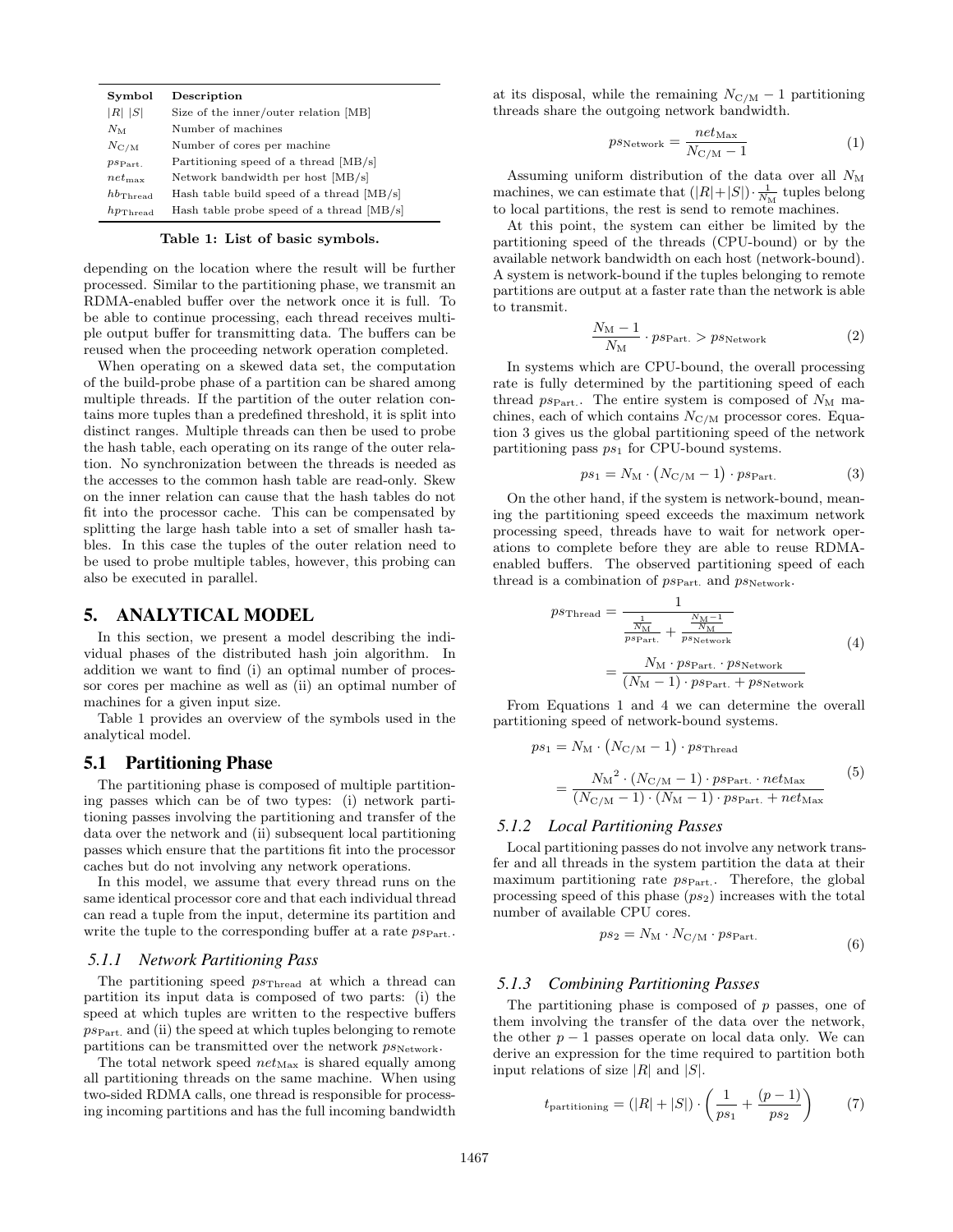## 5.2 Build & Probe Phases

In the build phase, each thread is creating a cache-sized hash table over the inner relation of size  $|R|$  at an average build speed  $hb_{\text{Thread}}$ . Building hash tables over the partitions can be done in parallel as there is no data dependency between partitions.

$$
hb = N_{\rm M} \cdot N_{\rm C/M} \cdot hb_{\rm Thread} \tag{8}
$$

$$
t_{\text{build}} = \frac{|R|}{hb} \tag{9}
$$

During the probe phase, tuples from the outer relation of size  $|S|$  are used to probe the hash tables at a rate  $hp$ <sub>Thread</sub>. Partitions can be processed in parallel during the probe phase. The global speed at which hash tables can be probed increases with the number of available cores.

$$
hp = N_{\rm M} \cdot N_{\rm C/M} \cdot hp_{\rm Thread}
$$
 (10)

$$
t_{\text{probe}} = \frac{|S|}{hp} \tag{11}
$$

## 5.3 Optimal Number of Cores and Machines

Maximum utilization of the available resources is achieved in the network partitioning phase if the processing speed at which each thread can partition the data is equal to the maximum thread partitioning speed (maximum CPU utilization) and the data belonging to remote partitions is transmitted over the network at the maximum network transmission speed per host (maximum network utilization).

$$
\frac{N_{\rm M} - 1}{N_{\rm M}} \cdot p s_{\rm Part.} = \frac{net_{\rm Max}}{N_{\rm C/M} - 1}
$$
\n
$$
\Leftrightarrow \left(N_{\rm C/M} - 1\right) = \frac{N_{\rm M}}{N_{\rm M} - 1} \cdot \frac{net_{\rm Max}}{ps_{\rm Part.}}\tag{12}
$$

From the above we can determine that the optimal number of processor cores is such that it can exactly saturate the available network bandwidth. The optimal number of cores should therefore be equal to the ratio of the network bandwidth and the partitioning rate of a thread.

In the network partitioning pass, data is partitioned into  $N_{\rm P1}$  partitions. Within a machine each of the  $N_{\rm C/M}$  – 1 partitioning threads has  $N_{P1}$  partitioning buffers. These buffers can either be local buffers or RDMA-enabled buffers. RDMA-enabled buffers are of a fixed predetermined size  $S_{\rm RDMA-Buffer}$ . If the smaller inner relation R is spread across too many machines, these RDMA-enabled buffers will no longer be fully filled before being transmitted over the network, thus resulting in an inefficient usage of the network.

$$
\frac{|R|}{N_{\rm M} \cdot N_{\rm P1} \cdot (N_{\rm C/M} - 1) \cdot S_{\rm RDMA\text{-}Buffer}} \ge 1
$$
\n
$$
\Leftrightarrow N_{\rm M} \le \frac{|R|}{N_{\rm P1} \cdot (N_{\rm C/M} - 1) \cdot S_{\rm RDMA\text{-}Buffer}}
$$
\n(13)

Equation 13 determines an upper-bound of the number of machines given a specific workload (size of the inner relation) and system configuration (size of the RDMA-buffers). Scaling above this number will lead to loss of bandwidth in the network partitioning pass.

In addition, we need to ensure that every core is assigned to at least one partition for further processing. Therefore the total number of processor cores should not exceed  $N_{P1}$ .

$$
N_{\rm C/M} \cdot N_{\rm M} \le N_{\rm P1} \tag{14}
$$

#### 6. EXPERIMENTAL EVALUATION

## 6.1 Experimental Setup

We evaluated our implementation of the distributed join on a cluster of ten machines connected by an QDR Infiniband network as well as a four-machine cluster featuring an FDR InfiniBand network.

The goal of this evaluation is to understand how to use RDMA in the context of distributed rack-scale databases, rather than to compare the performance of a distributed join to that of a single-machine algorithm. Because of a lower overhead in terms of coordination and communication, a single-machine algorithm is expected to always be faster. In this paper, we use the algorithm of [4] as it makes the results comparable to a public baseline.

Like [21], we noticed that the algorithm in [4] did not run beyond certain amounts of data. We have extended the algorithm such that it can process large data sizes. In order to have a more realistic baseline, we have also modified the algorithm in [4] to make it more NUMA-aware. In particular we created multiple task queues, one for each NUMA region. If a buffer is located in region  $i$ , it is added to the  $i$ -th queue. A thread first checks the task queue belonging to the local NUMA-region and only when there is no local work to be done, will it check other queues. Furthermore, we have implemented both the first and second partition passes with SIMD/AVX vector instructions. With these modifications, the single-machine algorithm of [4] reaches a throughput of 700 million join argument tuples-per-second, similar to that of [21] (see Figure 5a).

In addition, we implemented a network component using TCP/IP and evaluated our algorithm using IPoIB, which gives a bandwidth slightly larger to a 10Gbit Ethernet network. To better compare both versions, we evaluated the RDMA implementation which uses channel semantics.

Our C++ implementation of a distributed join is partially based on the source code made available by  $[4]^{1}$  and  $[6]^{2}$ .

Details on the hardware can be found in Table 2.

#### *6.1.1 Workloads*

In order to compare our results to the results of [4] and [6], we have selected a workload composed of narrow tuples, each consisting of a join key and a record id (e.g.,  $\langle$ key, rid>). The tuples are 16 byte wide. In the data loading phase the input data is distributed evenly across all available machines. The Rids are range-partitioned at load time and each machine is assigned a particular range of Rids.

Similar to [4] and [6], we focus on highly distinct value joins. For each tuple in the inner relation, there is at least one matching tuple in the outer relation. The ratio of the inner and outer relation sizes which are used throughout the experiments are either 1:1, 1:2, 1:4, 1:8 or 1:16. To analyze the impact of data skew, we generated two skewed datasets, with different values of the Zipf distribution: a low skew

 $^1$ http://www.systems.ethz.ch/projects/paralleljoins  $^{2}$ http://pages.cs.wisc.edu/ $_{\sim}$ jignesh/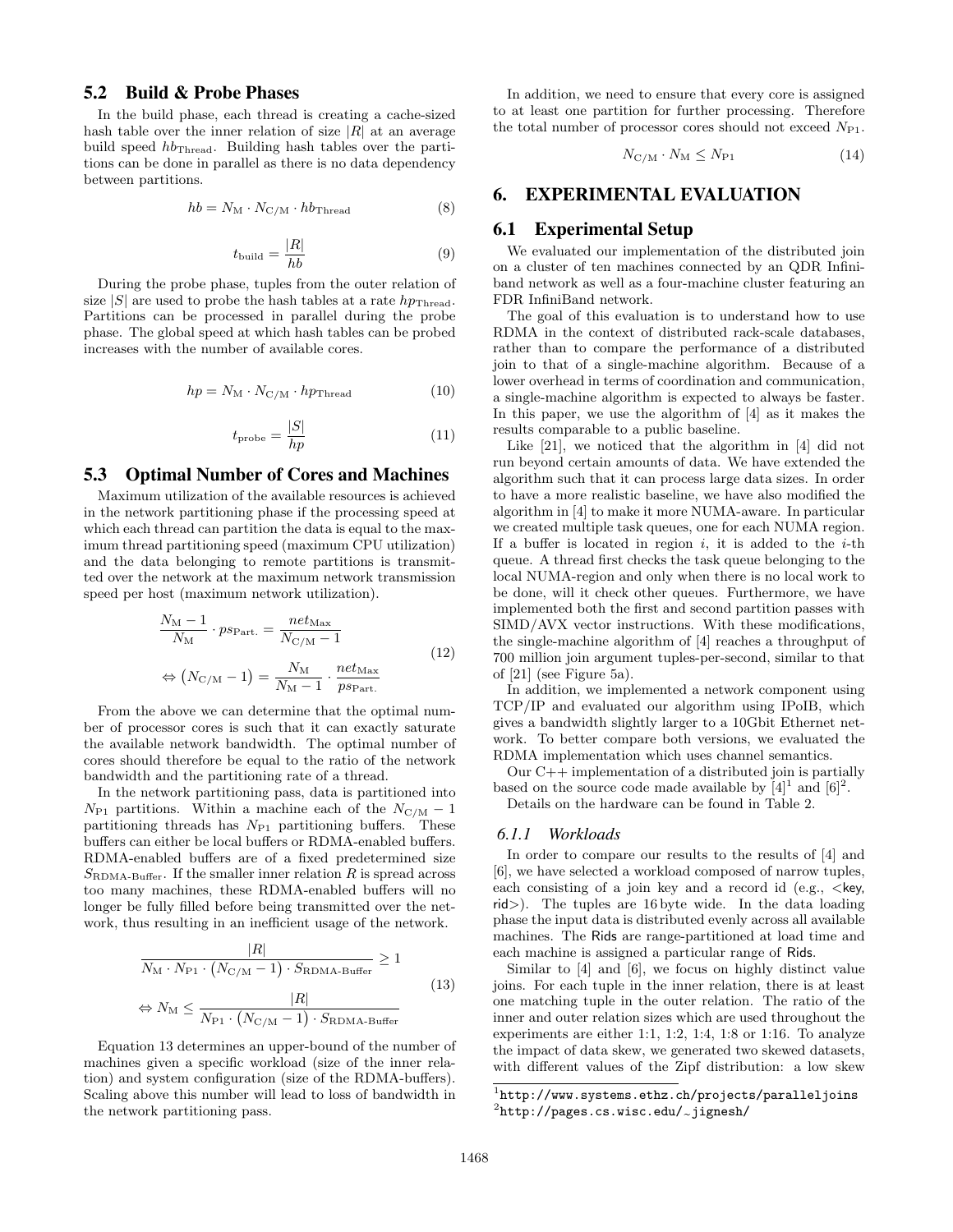| CPUs          | <b>FDR.</b> Cluster<br>Intel Xeon<br>E5-4650 v2<br>$2.40\,\mathrm{GHz}$ | QDR Cluster<br>Intel Xeon<br>E5-2609<br>$2.40\,\mathrm{GHz}$ | Multi-Core Server<br>Intel Xeon<br>E5-4650 v2<br>$2.40\,\mathrm{GHz}$ |
|---------------|-------------------------------------------------------------------------|--------------------------------------------------------------|-----------------------------------------------------------------------|
| Cores/Threads | 40/80                                                                   | 8/8                                                          | 40/80                                                                 |
| Memory        | 512 GB                                                                  | 128 GB                                                       | 512 GB                                                                |
| Cache Sizes   | 64 KB<br>256 KB<br>$25\,\mathrm{MB}$                                    | 64 KB<br>256 KB<br>$10\,\mathrm{MB}$                         | 64 KB<br>256 KB<br>$25\,\mathrm{MB}$                                  |
| InfiniBand    | Mellanox<br>FDR HCA                                                     | Mellanox<br>QDR HCA                                          | ۰                                                                     |

Table 2: Hardware used in our evaluation.

dataset with a value of 1.05 and high skew with a skew factor of 1.20. To gain insights on the behaviour of the join not only for column stores but for row stores as well, we also use a workload with a variable payload. These tuples can either be 16, 32 or 64 bytes wide.

## 6.2 Size of RDMA Buffers

As explained in Section 4, the primary communication abstraction is the sending and receiving of RDMA-enabled buffers. Therefore, a natural question to ask is how much buffer space should be allocated and which impact the buffer size has on the network throughput.

InfiniBand networks can either be bound by the maximum package rate which can be processed by the HCA or by the available network bandwidth. Figure 3 shows the observed bandwidth on both the QDR and FDR network between two machines for message sizes ranging from 2B to 512KB. One can observe that both systems can reach and maintain full bandwidth for buffers larger than 8KB.

Unless otherwise stated, the size of the RDMA-enabled buffers is fixed to 64KB for the rest of the experiments.

#### 6.3 Joins on Rack-Scale Systems

One of the first questions to ask is how the hash join algorithm behaves on the different hardware configurations described in Table 2. In order to be able to compare the distributed join with the implementation from [4], we selected a high-end multi-processor server containing four sockets using eight out of the ten CPU cores on each socket and compared it against four nodes from the FDR and QDR cluster. On each of the cluster machines we used eight cores. Thus, the total number of processor cores for each of the hardware configurations is 32 physical cores.

Inside the high-end server the CPUs are connected via QuickPath (QPI). Each processor is attached to two neighbours. Using the STREAM benchmark [24], we measured the bandwidth with which one core can write to a remote NUMA region. The total bandwidth offered by QPI is not fully available to a single core. On different hardware configurations, we measured different values for the per-core write bandwidth, even within the same processor family. In this paper, we show the results for the configuration which offered us the highest inter-socket bandwidth, which peaked at 8.4 GB/s. The distributed system is composed of individual machines connected to each other via a single InfiniBand switch. The measured bandwidth on the QDR network is around 3.4 GB/s. The FDR network offers a higher bandwidth with a peak performance close to 6.0 GB/s. The architecture of both systems is illustrated in Figure 4.

In the first experiment we used three different workloads consisting of 1024 million, 2048 million and 4096 million tu-



Figure 3: Point-to-point bandwidth for different message sizes on the QDR and FDR networks.

ples per relation. The results are shown in Figure 5a. The centralized algorithm outperforms the distributed version for all data sizes. This is expected because the algorithm has a lower coordination overhead and the bandwidth between cores is significantly higher than the inter-machine bandwidth. For large data sizes, the distribution overhead is amortized. The execution time 2048 million and 4096 million tuples per relation shows an increase less than 30%.

In Figure 5b we compare the TCP/IP version and two RDMA-based implementations. The first RDMA-based variant does not interleave computation and communication. After issuing an RDMA request, a thread waits for the network transfer to finish before it continues processing. Hence, partitioning and network communication are never interleaved. The second RDMA-based version is the algorithm described in Section 4. It tries to hide the network latency by interleaving computation and communication.

We can observe that the differences in execution time is caused only by differences in the network partitioning pass. The TCP/IP versions takes long to complete this phase. The reasons for this performance difference are three-fold: (i) although FDR InfiniBand provides 6.0 GB/s of network bandwidth, we cannot reach this throughput using IPoIB. We measured the IPoIB bandwidth to be only 1.8 GB/s, slightly higher than the bandwidth provided by 10Gb Ethernet; (ii) when using TCP/IP, a context switch into the kernel is required which causes additional overhead; and (iii) the message needs to be copied across intermediate buffers during the network transfer.

We can also see a small difference between the execution time of the interleaved and non-interleaved RDMA implementations. Although both can benefit from the increased bandwidth, the version which interleaves computation and communication hides parts of the network latency leading to a reduced execution time of the network partitioning pass.

From the second experiment we can conclude that we cannot rely on the upper-layer protocol support of the network in order to achieve the full performance. Instead we have to use the RDMA primitives. Furthermore, interleaving computation and communication also brings down the execution time of the network partitioning pass by an additional 35%. We expect that this benefit is more pronounced as more data needs to be transmitted over the network.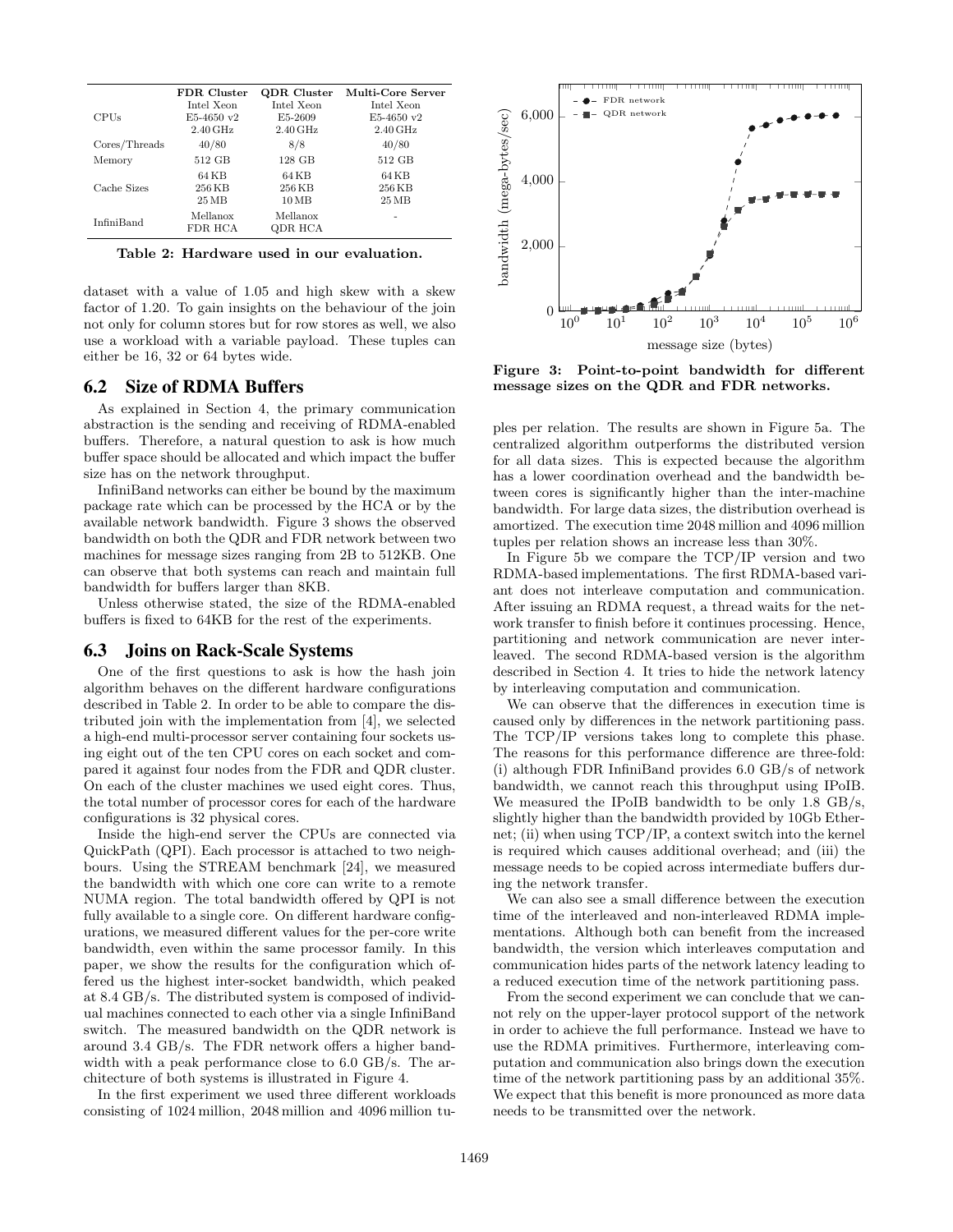

Figure 4: Comparison of the single-machine and distributed setup: The multi-processor machine has 4 CPUs connected by a QPI link. The distributed setup is composed of 4 distinct machines. The machines are connected by a QDR and FDR InfiniBand network.



(a) Comparison of the execution time on the high-end server and the distributed setup with 4 machines on the QDR and FDR network. The total number of CPU cores for all three experiments is 32 cores.



Figure 5: Baseline experiments. The distributed radix hash join is compared against a single-machine algorithm running on a high-end server and a TCP/IP-based implementation.

# 6.4 Horizontal Scale-Out Behaviour

# *6.4.1 Large-to-Large Table Joins*

To study the impact of the input relation sizes on the performance of the distributed join, we varied the input relation sizes and the number of machines. In large-to-large table joins, both input relations are of the same size and each element of the inner relation is matched with exactly one element of the outer relation. In this experiment, we use relations ranging from 1024 million to 4096 million tuples per relation, and we increase the number of machines from two to ten machines. The experiment was conducted on the QDR cluster.

Due to the available memory, the largest workload containing  $2 \times 4096$  million tuples ( $\approx 128$  GB) cannot be executed on two machines.

Figure 6a presents the average execution time for each of the three workloads using different numbers of machines.

We can observe that the execution time doubles when doubling the amount of input data. The relative difference in execution time between the first two workloads is on average a factor of 1.98. The difference between the second and third workload is a factor of 1.92.

The experiment shows that the execution time for a largeto-large join increases linearly with the size of both input relations: doubling the relation sizes results in a doubling of the total execution time of the join algorithm.

The execution time for all three workloads goes down as we increase the number of machines. However, we can also observe a sub-linear speed-up when comparing the configuration with two and ten nodes. The optimal speed-up in such a setup should lead to a five times improvement in the execution time, which cannot be observed in this experiment. The reason for this sub-linear scale-out behavior on the QDR cluster will be studied in greater detail in Section 6.4.3 and Section 6.6.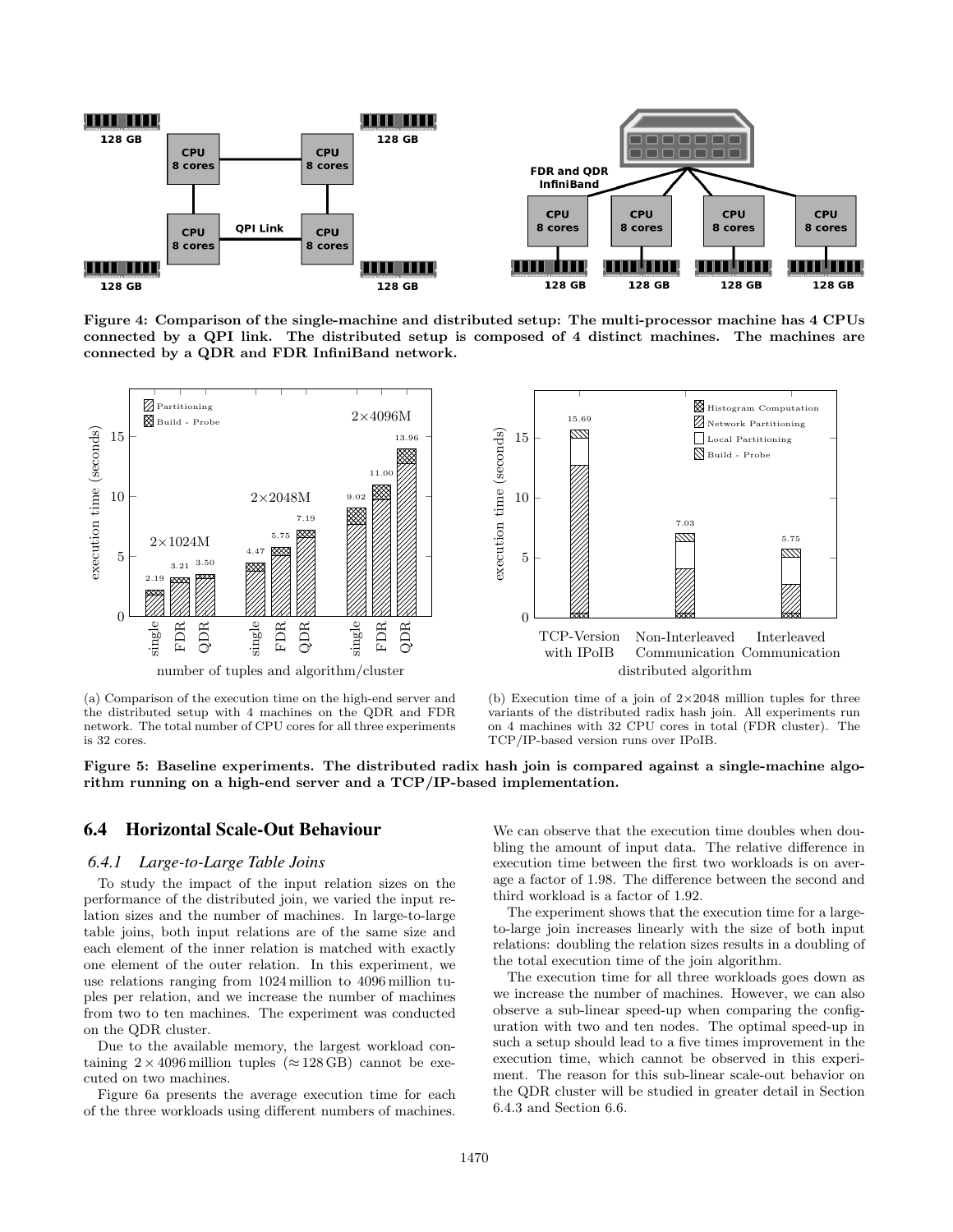

(a) Execution time of the distributed hash join for different largeto-large joins using a variable number of machines. The experiment was conducted on the QDR cluster.



(b) Execution time of the distributed hash join for small-to-large joins with different relative relation sizes. The experiment was conducted on the QDR cluster.

Figure 6: Execution time for large-to-large and small-to-large table joins.

#### *6.4.2 Small-to-Large Table Joins*

To explore the impact of the relative sizes of the inner and outer relations, we measured the performance of the distributed join using an outer relation of fixed size, composed of 2048 million tuples, and a variable number of tuples for the inner relation ranging from 2048 million tuples (1 to-1 workload) to 256 million tuples (1-to-8 workload). All measurements were taken on the QDR cluster.

From Figure 6b we can see that the execution time of the join decreases when reducing the size of the inner relation. The execution time of the radix hash join is dominated by the time to partition the data. These partitioning costs decrease linearly with the size of both input relations. Therefore, when keeping the size of the outer relation fixed at 2048 million tuples and decreasing the number of tuples in the inner relation, we can see a reduction in the execution time by almost half when comparing the 1-to-1 workload to the 1-to-8 workload.

#### *6.4.3 Execution Time Break Down*

In the previous experiments we see a sub-linear reduction in the execution when increasing the number of machines. To understand the cause of this behaviour, we take a closer look at the  $2048$  million  $\bowtie$  2048 million tuple join on the QDR cluster.

Figure 7a visualizes the execution time of the different phases of the join and illustrates the effects of scale-out in more detail. The partitioning phase is composed of two passes, each creating  $2^{10}$  partitions. The resulting  $2^{20}$  partitions are ∼ 32KB in size and fit into the processor caches.

During the first partitioning pass the data is distributed over the network. This phase is completed once all the data has been send out and acknowledged by the receiving hosts. When increasing the number of machines from two to ten machines we expect – in an ideal scenario – a speed-up factor of 5. However, when examining the execution time of the individual phases (Figure 7a), one can observe a nearlinear speed-up for the second partitioning pass (speed-up by 4.73) and for the build/probe phase (speed-up by 5.00). The speed-up of the first partitioning pass on the other hand is

limited because the network transmission speed of 3.4 GB/s is significantly lower than the partitioning speed of a multicore machine. As a consequence, the network presents a major performance bottleneck and limits the speed-up.

With an increasing number of machines, a larger percentage of the input data needs to be transmitted over the network, which puts additional pressure on the network component and does not allow us to fully leverage the performance gains of the increased parallelism. Furthermore, adding machines to the network is likely to increase overall network congestion during the network partitioning pass if communication is not scheduled carefully. The overall speed-up when scaling from two to ten machines is 2.91.

#### *6.4.4 Scale-Out with Increasing Workload*

In order to deal with ever increasing workload sizes, a common approach is to add more resources to an existing system to maintain a constant execution time despite the increase in data volumes.

In the experiment, we vary the workload size from  $2 \times 1024$ million ( $\approx 60$  GB) to  $2\times5120$  million ( $\approx 300$  GB) tuples. For each increase in the data size by 512 million tuples per relation, we add another machine to the system.

Figure 7b shows the execution time of each phase. One can observe that the algorithm maintains a constant performance for the second partitioning pass as well as the buildprobe phase. On the other hand, we see a significant increase in the execution time of the network partitioning pass as we add more machines.

When increasing the input sizes along with the number of machines, the amount of data which needs to be processed per machine remains identical. Thus all local partitioning passes and the build-probe phase show constant performance. However, increasing the number of machines, leads to a higher percentage of the data that needs to be exchanged over the network. Because the QDR network bandwidth is significantly lower than the combined partitioning speed of all threads, the network will become a significant performance bottleneck, thus leading to a notable increase in the execution time of the network partitioning phase.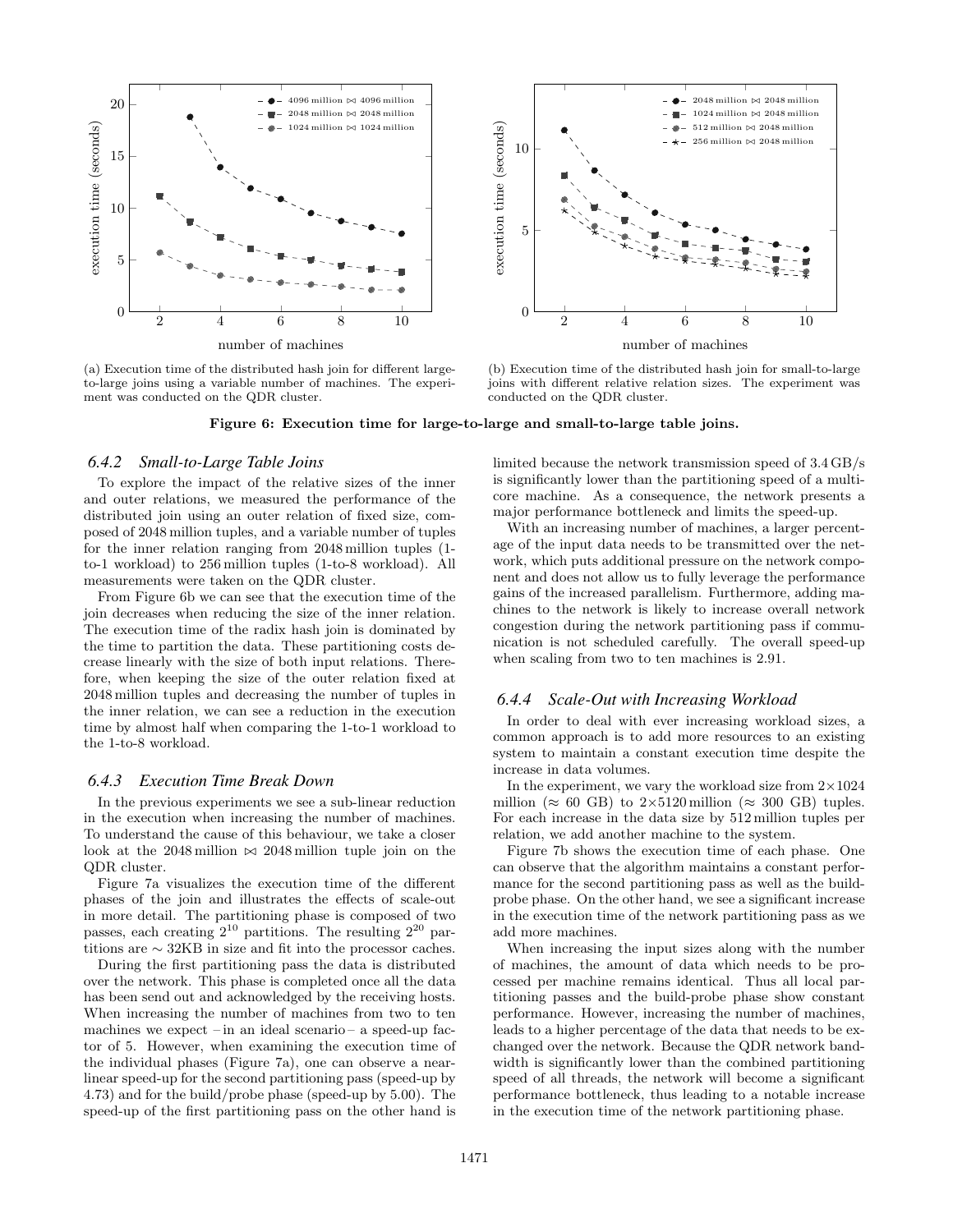

(a) Execution time of each phase of the distributed hash join for a workload of 2048 million  $\approx 2048$  million tuples on a variable number of machines. The experiment was conducted on the QDR cluster.



Figure 8: Effect of data skew for two skew factors and hardware configurations on the QDR cluster.

## 6.5 Impact of Data Skew

In this section, we study the effects of data skew. Similar to the authors of [6] we populate the foreign key column of the outer relation with two data sets. The first one with a low data skew which follows a Zipf distribution law with a skew factor of 1.05 and a highly skewed data set with a factor of 1.2. The relation sizes are 128 million tuples for the inner relation and 2048 million tuples for the outer relation.

In order to ensure that two skewed partitions are not assigned to the same machine, we use a dynamic partitionmachine assignment. In this dynamic assignment the partitions are first sorted in decreasing order according to their element count before being distributed in a round-robin manner, thus preventing that the largest partitions are assigned to the same machine. In the build-probe phase, partitions are split according to the description in Section 4.3 when they contain more than twice the average number of tuples.



(b) Execution time of each phase of the distributed hash join for an increasing number of tuples and machines. The relation size increases by  $2\times512$  million tuples for each machine that is added. The experiment was conducted on the QDR cluster.

Figure 7: Scale-out behaviour for constant and increasing relation sizes.

In Figure 8 we see an increase in the execution time for both workloads and configurations. We notice an increase in execution time for the network partitioning pass and local processing part, i.e. local partitioning and build-probe phase. The network phase is dominated by the time it takes to send all the data to the machine responsible for processing the largest partition. Similarly, the execution time of the local processing part is also dominated by that same machine. This effect is more pronounced for higher skew factors.

This result highlights the need to share tasks between machines. Although heavily skewed partitions can be split and distributed among threads in order to allow for a higher degree of parallel processing, the current implementation only allows work sharing among threads within the same machine and not across multiple machines, thus not fully exploiting the parallelism of the entire system. Nevertheless, we are confident that this issue can be addressed by extending the algorithm to allow work sharing between machines.

# 6.6 Comparing Joins on QDR and FDR

The experiments on the QDR cluster showed limited scalability of the network partitioning pass because of the limit network bandwidth. To address this issue we deployed the algorithm on a second cluster composed of four machines connected by an FDR InfiniBand network, offering close to twice the available network bandwidth.

For a 2048 million  $\approx$  2048 million tuple join conducted on two, three and four machines on the FDR cluster, we can observe identical execution times for the phases not involving any network operation, i.e. the local partitioning pass as well as the build-probe phase. The increase in performance compared to the QDR cluster is due to the shorter network partitioning pass which benefits from the extra bandwidth.

The available network bandwidth of 6.0 GB/s cannot be over-saturated by the seven partitioning threads when running on two and three machines. In this configuration, the system is fully CPU-bound. The partitioning threads reach the maximum network bandwidth on four nodes, in which case  $\frac{3}{4}$  of the data will be exchanged over the network.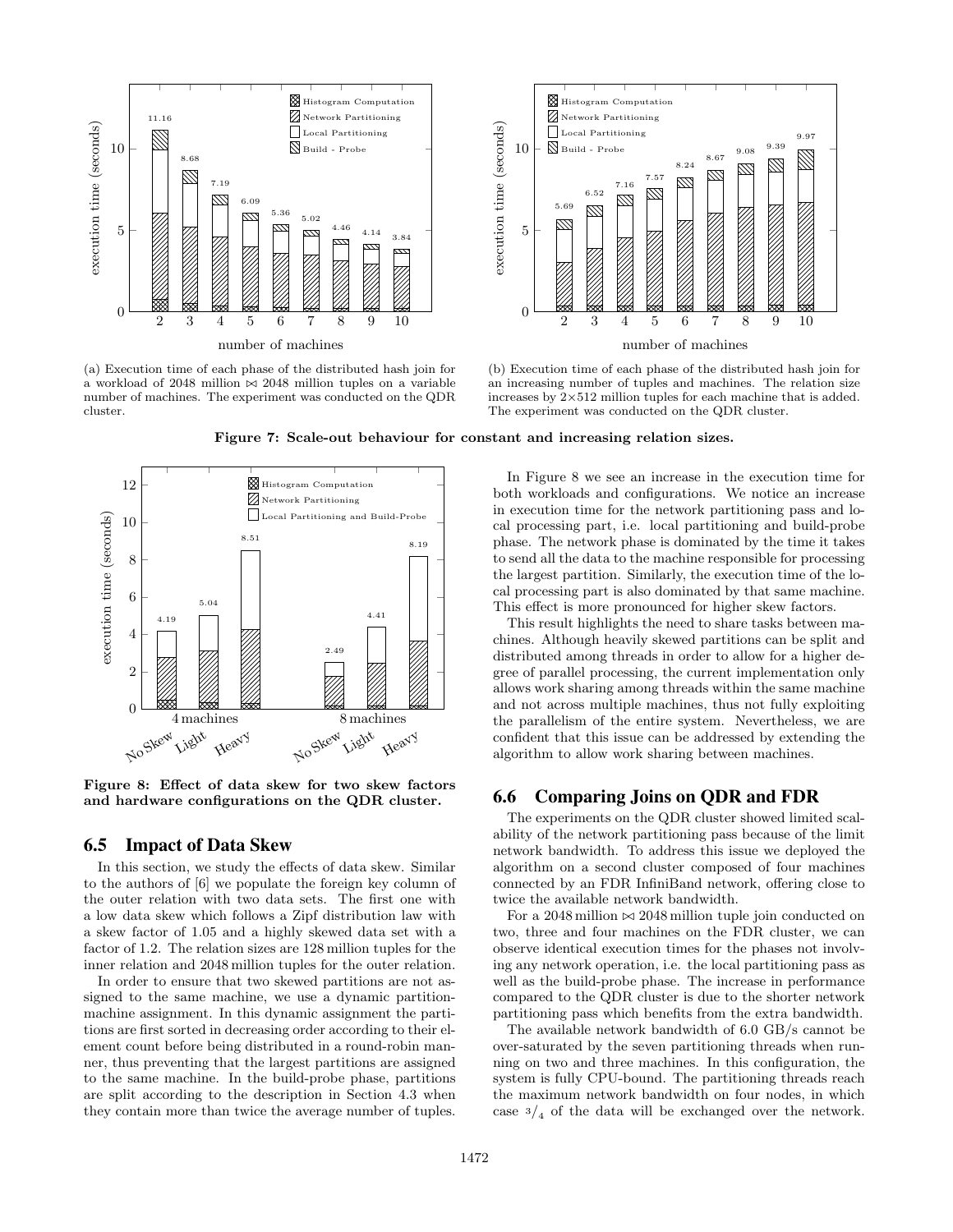

(a) Measured and estimated execution times on the FDR cluster for up to 4 machines

(b) Measured and estimated execution times on the QDR cluster for 4, 6, 8 and 10 machines.



Figure 9: Model verification for a 2048M  $\approx$  2048M join on the FDR and QDR cluster.

(a) Execution time of the network partitioning phase with 4 and 8 threads per machine on the QDR cluster.



(b) Execution time of the network partitioning phase with 4 and 8 threads per machine on the FDR cluster.



The speed-up factor from two to four nodes of the network partitioning pass alone is 1.7 on the FDR cluster compared to only 1.3 on the QDR cluster.

From this experiment we can conclude that the network partitioning phase can scale to a large number of machines, provided that a sufficient amount of inter-machine bandwidth is available.

## 6.7 Impact of Wide Tuples

In previous experiments we focused on narrow tuples composed of 8-byte keys with and 8-byte record id in order to evaluate the performance of the join for column-store systems. To get additional insides into the behavior of the join for row-stores, we use tuples with variable payload size.

To keep the overall data size constant, we use relations composed of 2048 million 16-byte tuples, 1024 million 32 byte tuples and 512 million 64-byte tuples. We observed that the execution time of the join, as well as the execution time of each phase, is identical for all three workloads.

This results highlights that data movement is the primary performance factor of distributed join processing. The execution time is determined by the data size, independent whether the workload is composed of a large number of small tuples or a small number of large tuples.

## 6.8 Model Verification

In this section we validate the accuracy of the analytical model described in Section 5 by comparing its predictions to the experimental results gathered on both clusters.

The measured network throughput is 6.0 GB/s on the FDR network, respectively 3.4 GB/s on the QDR network. In addition, we observed a small performance degradation when increasing the number of machines on the QDR cluster. This decrease is due to the fact that adding machines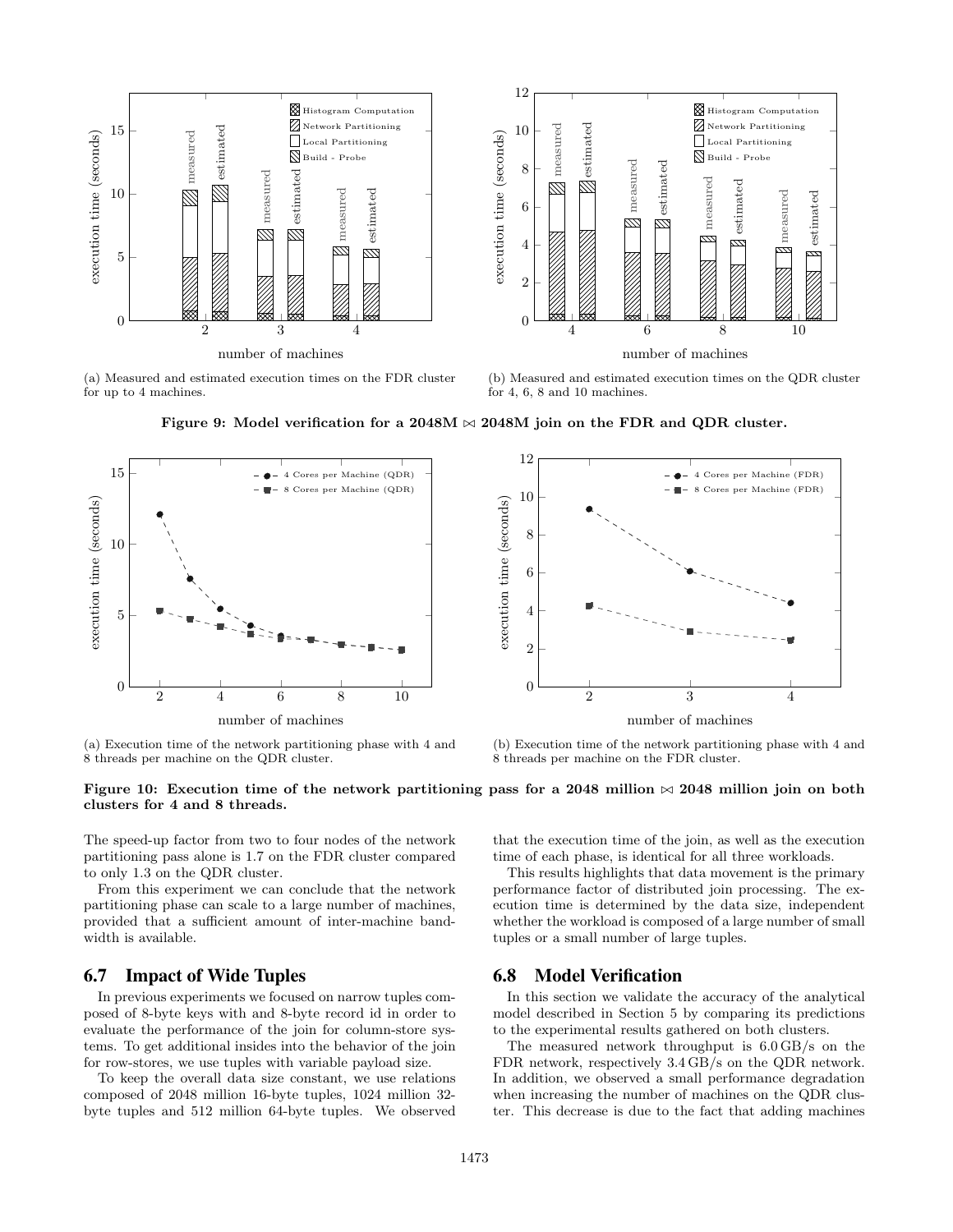increases the overall network congestion. On each machine we use eight cores. Each thread is able to reach a local partitioning speed of 955 MB/s.

$$
p_{\rm SFDR}(N_M) = \frac{6000}{8 - 1} \quad \text{[MB/s]}
$$

$$
p_{\rm SQDR}(N_M) = \frac{3400 - (N_M - 1) * 110}{8 - 1} \quad \text{[MB/s]} \quad (15)
$$

 $ps_{\text{Part.}} = 955$  [MB/s]

Using Equation 2 we know that the join is CPU bound on the FDR network for two and three machines and is close to being network-bound on four machines. Thus, for two and three machines we can assume that all threads partition the data at their full capacity  $ps_{Part.}$  (CPU-bound). In all the other cases the join is network-bound. Using Equation 4 we can compute the partitioning speed of a thread for the network partitioning pass. The second local partitioning pass is always executed at the local partitioning rate  $ps_{Part.}$ .

Figure 9a shows the predicted and measured performance of a  $2\times2048$  million tuple join on the FDR cluster, while Figure 9b compares the model to the results gathered on the QDR machines. One can clearly see that the predictions closely match the experimental results, varying on average by only 0.17 seconds.

#### *6.8.1 Finding an Optimal Number of Threads*

The analytical model allows us to find the optimal number of threads for a given hardware specification. Given Equation 12, we know that in order to achieve maximum utilization of the network and processing resources, the number of partitioning threads should be such that it can saturate the network without being fully network-bound.

Given the network speed and partitioning rate from Equation 15, we can determine the required number of processor cores for each of the two networks, which is four cores per machine on the QDR and seven cores per machine on the FDR cluster. To verify this result, we conducted two runs of experiments: the first run was performed with four and the second run with eight threads.

In Figure 10a we compare the execution times of the network partitioning pass on the QDR cluster. When increasing the number of machines, the percentage of data which needs to be exchanged over the network increases. We can observe that from five machines onwards, three partitioning threads are sufficient to fully saturate the QDR network. Adding additional cores (i.e. eight threads) will not speed up the execution as threads need to wait for network operations to complete before being able to reuse the RDMA-buffers.

Figure 10b shows the same experiment on the FDR cluster. Given that four threads are not able to fully saturate the available network bandwidth, increasing the number of cores will speed up the network partitioning pass.

# 7. DISCUSSION

In this paper we have developed a distributed version of the parallel radix hash join using RDMA. However, the ideas described in this work, i.e. RDMA buffer pooling, reuse of RDMA buffers, and interleaving computation and communication are general techniques which can be used to create distributed versions of many database operators like sortmerge joins or aggregation.

In this work we treated the join operation as part of an operator pipeline in which the result of the join is materialized at a later point in the query execution. We are aware that distributed result materialization involves moving large amounts of data over the network and will therefore be an expensive operation. We leave studying the combination of join computation and result materialization to future work.

Our experimental evaluation focuses on running one join operator at a time. Scheduling concurrent database operators in a distributed setup remains an open research area. However, we are confident that recent work on query plan deployment for multi-core systems [14] can also be applied to rack-scale databases.

The experiments clearly show that distributed joins are at a similar level of performance than parallel join algorithms. In fact, our results indicate that modern multi-core hardware should be treated more and more as a distributed system as it has been suggested for operating systems [5].

Although it is not the goal of this paper to compare distributed to centralized algorithms, our findings suggest that the answer to the question whether join performance can be improved by scaling up or scaling out is dependent on the bandwidth provided by the NUMA interconnect and the network. For instance, faster CPU interconnects and a higher number of cores per processor favor vertical scale-up, whereas a higher inter-machine bandwidth would favor horizontal scale-out. In the experimental evaluation we could show that our implementation of a distributed join exhibits good performance, despite the network being a major bottleneck. Current technical road-maps project that InfiniBand will be able to offer a bandwidth of 25 GB/s (HDR) by 2017 [17], which suggests that the network bottleneck will be reduced, which would increase the performance of the proposed algorithm.

## 8. CONCLUSIONS

In this paper we presented a distributed hash join algorithm which makes use of RDMA as a light-weight communication mechanism. We described how RDMA-enabled buffers can be used to partition and distribute the data efficiently. We were able to show that that the scalability of the distributed join algorithm is highly dependent on the right combination of processing power and network bandwidth. Although the algorithm in its current form is susceptible to data skew, we believe that this can be addressed by introducing inter-machine workload sharing.

In addition to the prototype implementation, we presented an analytical model of the algorithm and were able to show that it can be used to predict the performance of the algorithm with very high accuracy. We performed an experimental evaluation of the algorithm on multiple hardware platforms using two different low-latency networks.

To the best of our knowledge this is the first paper to combine a detailed analysis, analytical model, and experimental evaluation of a distributed join using RDMA.

## 9. ACKNOWLEDGMENTS

The authors would like to thank the anonymous reviewers for their valuable comments and suggestions. This work has been funded in part by a grant from Oracle Labs. The authors would like to thank Oracle Labs, in particular Cagri Balkesen, Vikas Aggarwal and Michael Duller.